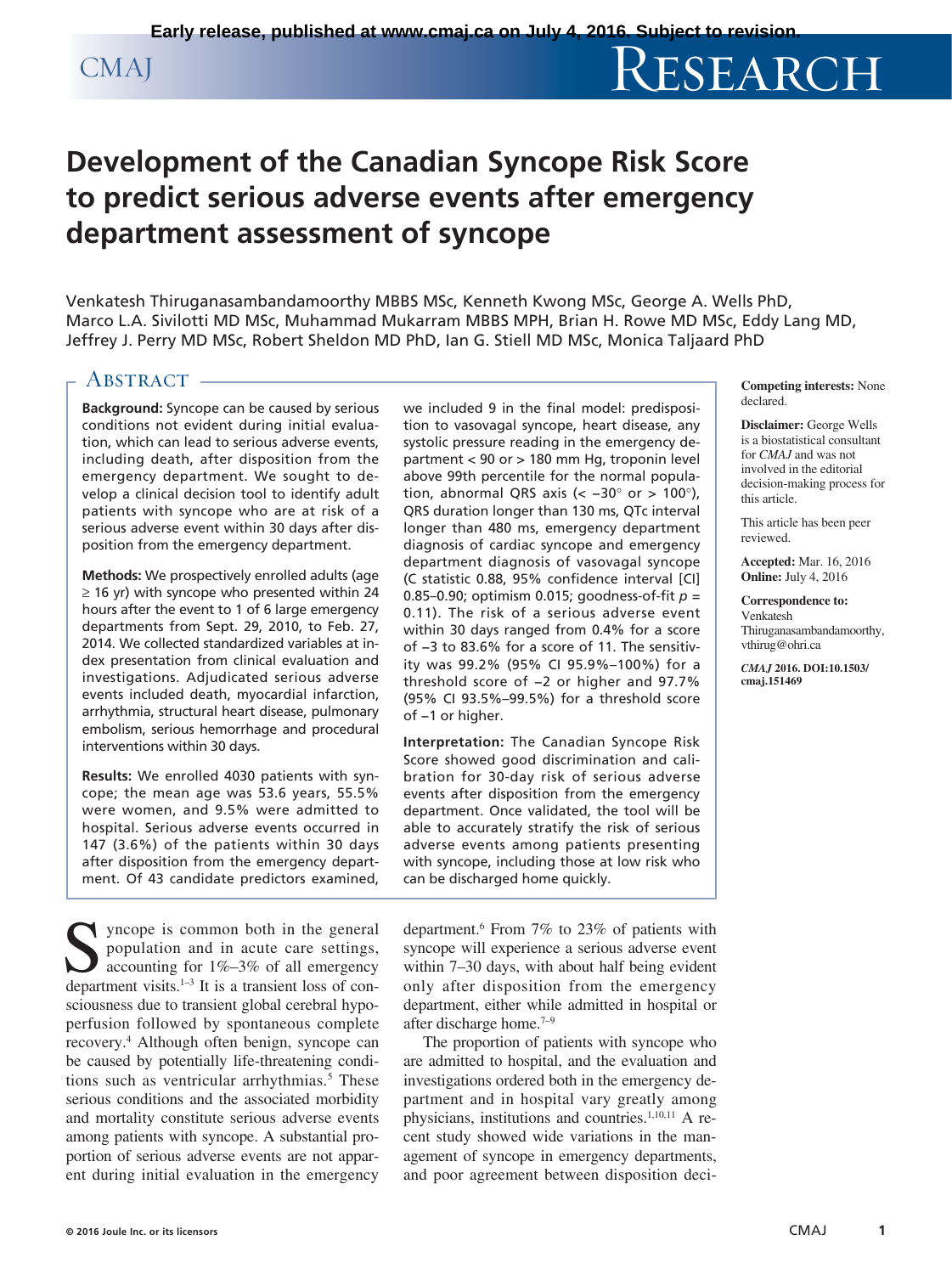sions by physicians and significant differences in the 30-day rate of serious outcomes across the study centres.<sup>11</sup> Risk stratification and disposition of patients with syncope is challenging because valid and reliable evidence guiding disposition decisions is lacking.12 A few prospective studies developed clinical decision tools to identify patients at risk of serious adverse events within 30 days. $8,9,13,14$  However, they have poor diagnostic test characteristics and several methodological flaws that preclude their widespread adoption by clinicians.

We conducted a prospective cohort study to develop a clinical decision tool to identify adult patients with syncope who are at risk of a serious adverse event within 30 days after disposition from the emergency department.

#### **Methods**

#### **Study setting and population**

We conducted a prospective cohort study at 6 large emergency departments in teaching hospitals in 4 Canadian cities (The Ottawa Hospital – Civic and General Campuses, Ottawa; the Kingston General Hospital and the Hotel Dieu Hospital, Kingston, Ontario; the Foothills Medical Centre, Calgary; and the University of Alberta Hospital, Edmonton).

We included adults (age  $\geq 16$  yr) with syncope who presented within 24 hours after the event from Sept. 29, 2010, to Feb. 27, 2014. We excluded patients who had prolonged loss of consciousness  $(> 5 \text{ min})$ , a change in their mental status from baseline after the syncope, an obvious witnessed seizure, major trauma requiring hospital admission, intoxication with alcohol or illicit drugs, a language barrier or head trauma causing loss of consciousness. We chose these exclusion criteria because they are routinely used in syncope studies to exclude patients without true syncope.4,15 We also excluded patients who had a serious adverse event identified during the index emergency department visit. Because of wide variation in the disposition of patients with syncope at the study sites, $11$  we included both admitted and discharged patients in our analysis to avoid bias.

Because our study was observational, the ethics committees at all of the sites approved the protocol with the requirement of only verbal consent.

#### **Data collection**

Emergency physicians and emergency medicine residents under staff physicians' supervision screened consecutive patients, confirmed eligibility and obtained consent before inclusion in the study. The physicians and residents attended a 1-hour training session on how to assess for standardized variables from the history and physical examination, and how to arrive at the final diagnosis based on the European Society of Cardiology guidelines.<sup>4</sup> All electrocardiograms (ECGs) performed during the index visit to the emergency department were reviewed by at least 1 cardiologist; ECGs with abnormalities were reviewed by a study cardiologist for extraction of ECG variables.16

We chose the list of variables for data collection on the basis of a comprehensive literature review, the results of previously completed studies and expert consensus.15,17–19 We identified a subset of these variables as candidate predictors for the study. When feasible, a second emergency physician assessed a subset of study patients to estimate interobserver agreement of the eligibility criteria and predictor variables. Trained research assistants reviewed the presenting problems and discharge diagnoses for all visits to the participating emergency departments during the study period to identify additional patients who would have been eligible for the study but were not enrolled.

#### **Serious adverse events**

We defined a serious adverse event as the detection or occurrence of any serious condition related to syncope within 30 days after disposition from the emergency department. The composite outcome included any of the following serious adverse events: death, arrhythmia, myocardial infarction, serious structural heart disease, aortic dissection, pulmonary embolism, severe pulmonary hypertension, severe hemorrhage, subarachnoid hemorrhage, any other serious condition causing syncope and procedural interventions for the treatment of syncope (details are provided in Appendix 1, available at [www.cmaj.ca/lookup/](http://www.cmaj.ca/lookup/suppl/doi:10.1503/cmaj.151469/-/DC1) [suppl/doi:10.1503/cmaj.151469/-/DC1](http://www.cmaj.ca/lookup/suppl/doi:10.1503/cmaj.151469/-/DC1)). These adverse events have been identified by 2 international panels of syncope researchers as pertinent ones that should be reported in risk-stratification studies of syncope management in emergency departments in an effort to standardize the reporting of outcomes.15,20 For patients who experienced a serious adverse event, we collected information on the place of the occurrence (inside or outside the hospital).

We assessed for the composite outcome using a multistep approach: (a) a structured review of patients' health records for documents related to the index and subsequent visits to the emergency department; inpatient, outpatient and operative notes; results of all investigations; and hospital death records; (b) scripted telephone follow-up immediately after 30 days; (c) at the Ontario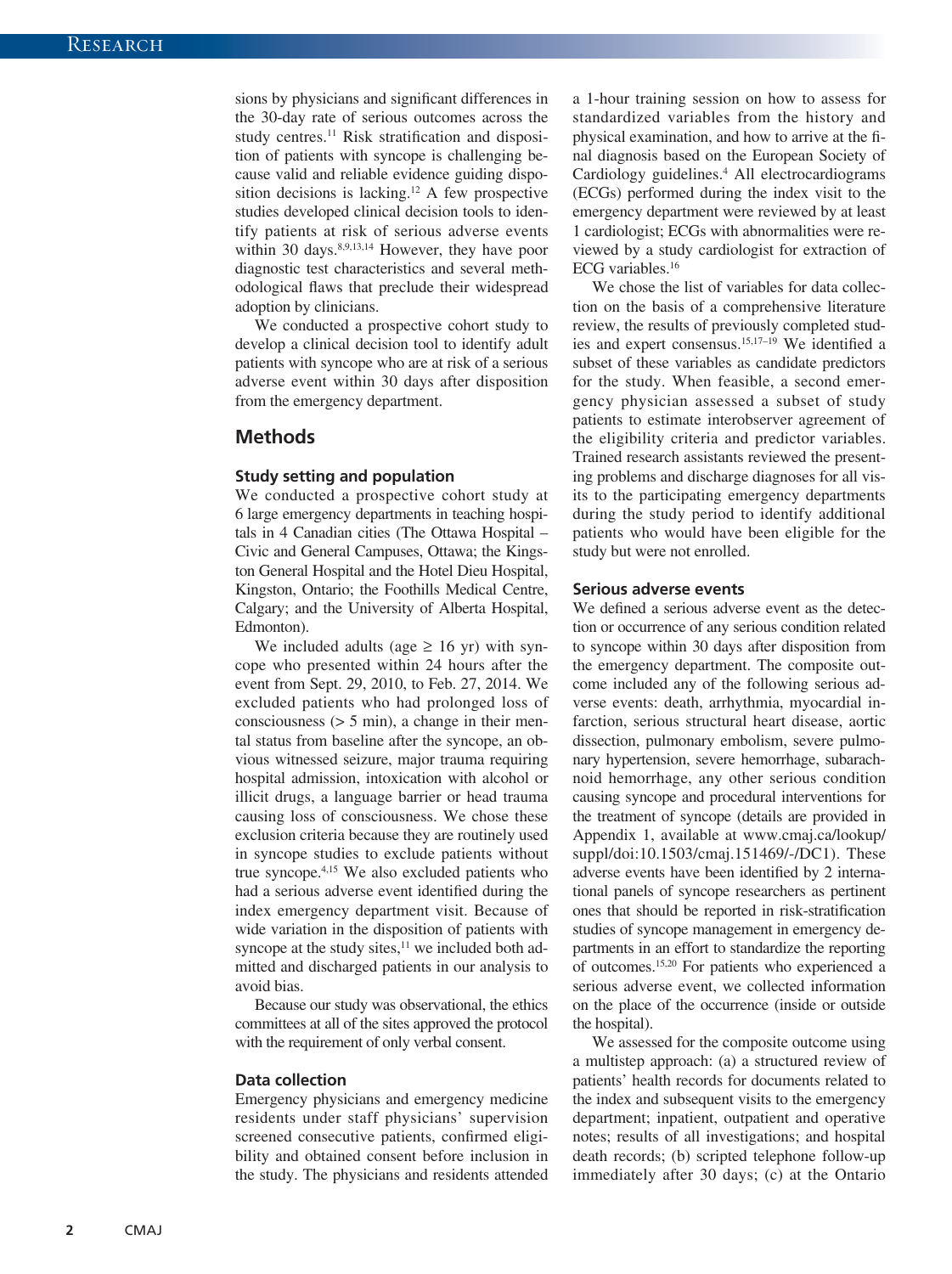study sites, a review of patients' health records at all local adult hospitals and the provincial coroner's office for death records; and (d) at the Alberta study sites, a review of the Alberta health systems database (Netcare) to ascertain return visits to the emergency department. All serious adverse events were confirmed by an adjudication committee composed of 2 physicians blinded to the predictors and a third physician who adjudicated in cases of disagreement.

#### **Statistical analysis**

We describe study participants using means, ranges and standard deviations for continuous variables, and frequencies with proportions for categorical variables. The interobserver agreement was calculated with the use of the κ coefficient, the proportion of agreement beyond chance.

We screened the initial list of variables of interest to identify a subset of candidate predictors for bivariable and multivariable analysis. We excluded candidate predictors with fewer than 5 expected events because they were likely to cause model instability; those with variance inflation factors for multicollinearity exceeding a threshold of 5; those with missing values for more than 25% of the patients; and those with unacceptable interobserver agreement (κ value  $< 0.4$ ).<sup>21</sup> Because there were more candidate predictors than available degrees of freedom, we selected candidate predictors for multivariable logistic regression by testing the bivariable association of each predictor with the outcome at the 5% significance level, using the  $\chi^2$  or Fisher exact test for categorical predictors and the 2-sample *t* test for continuous predictors. Before the regression analysis, we performed multiple imputation for missing predictors to create a complete data set for analysis. Ten multiple imputation data sets were generated with the use of the Markov chain Monte Carlo method with inclusion of the outcome, all candidate predictors and additional variables expected to be correlated with the missing predictors.<sup>22</sup>

After multiple imputation, we dichotomized continuous predictors using a combination of clinical rationale and analysis of receiver operating characteristic curves, which identified the optimal cut-off point based on measures of sensitivity, specificity and the Youden Index.12,17,18 After categorization, predictors selected by bivariable analysis were included in a multivariable logistic regression model, which was reduced by stepwise backward elimination with a 5% significance level to stay in the model. The regression estimates for the reduced model were combined across the 10 multiple imputation data sets. $22$ 

Internal validation was carried out with the use of 500 bootstrap samples. The variable selection procedure was repeated in each bootstrap sample, and the percentage of times each variable was selected was determined to examine the stability of the stepwise variable selection procedure. A well-known problem in multivariable regression modelling is overfitting — the model performs well for predicting outcomes among the patients used to derive the model but poorly among new patients.<sup>21</sup> This leads to an overly optimistic impression of the model's performance. The optimism (overfitting) in our model performance measures was estimated, and optimism-corrected performance indicators with 95% bootstrap confidence intervals (CIs) were obtained. As a result of overfitting, predictions tend to be too low for patients with low risk scores and too high for those with high risk scores. A solution is to apply shrinkage, which adjusts estimated regression coefficients to be closer to 0. To correct for overfitting, we calculated the model shrinkage using the calibration slopes across the bootstrap samples and applied it to the regression coefficients.<sup>23</sup>

We translated the shrinkage-corrected model into a point-scoring system by dividing all of the



**Figure 1: Selection of patients for the study.**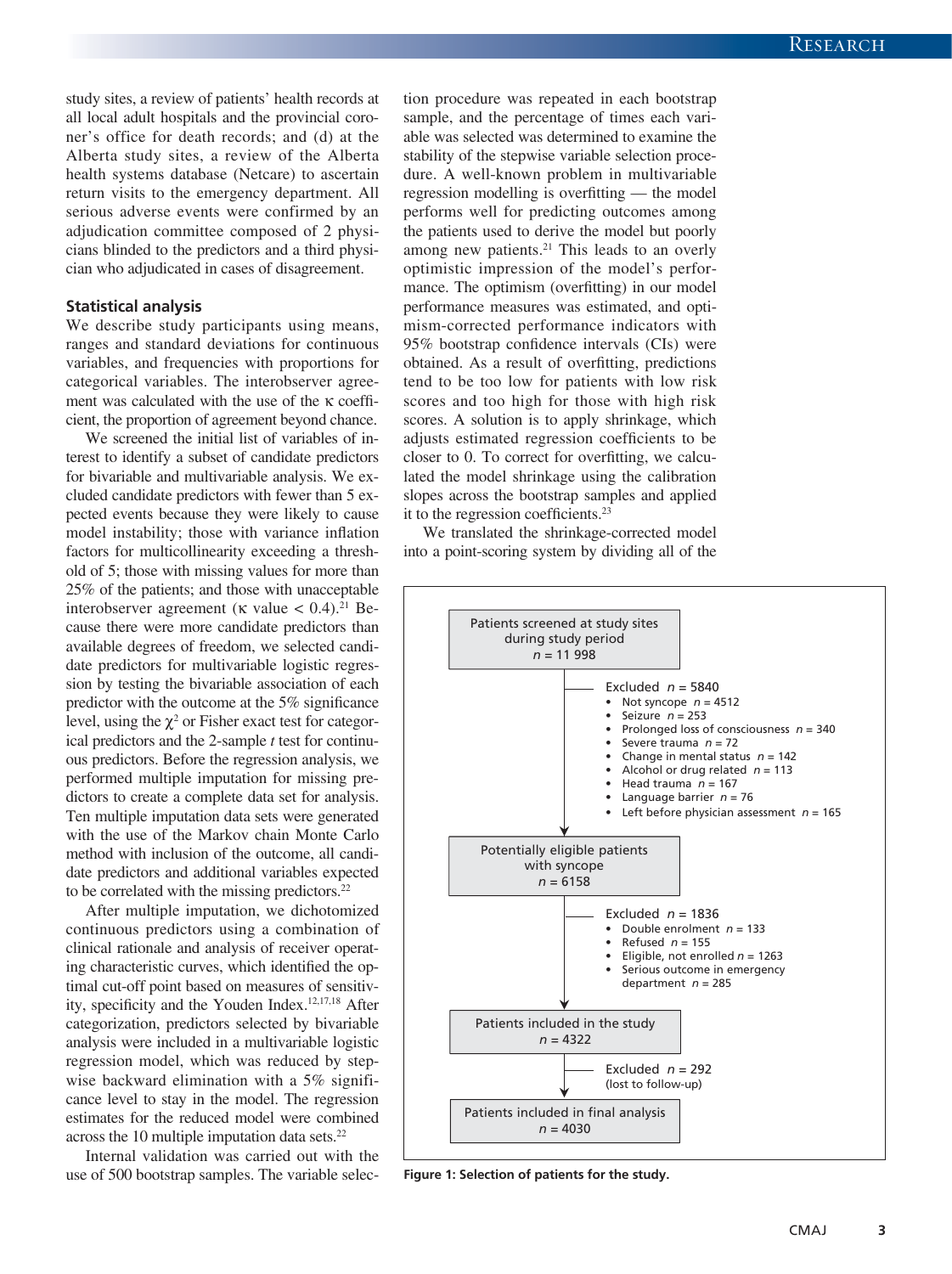regression coefficients by the smallest coefficient and rounding to the nearest integer.<sup>24</sup> We assessed the calibration of the model using a comparison of observed versus expected risk at each level of the score, as well as the Hosmer–Lemeshow goodness-of-fit statistic by risk percentiles. We also tested the ability of the model to discriminate the 4 subtypes of serious adverse event (death, arrhythmia, nonarrhythmia cardiac, and noncardiac) that form the composite outcome.

We used SAS versions 9.3 and 9.4 for data analysis.

#### Sample size

We determined the sample size based on the estimation of precision of the sensitivity of the prediction tool to be developed in the study population.25 We determined that 125 patients with syncope who had a serious adverse event within 30 days after disposition from the emergency department would be required to achieve a target of 99% sensitivity with a 95% exact binomial CI of 95.6%–100%. Conservatively assuming a

Table 1: Characteristics, emergency department management and outcomes of patients presenting with syncope

|                                           | No. (%) of patients |
|-------------------------------------------|---------------------|
| Variable                                  | $n = 4030$          |
| Age, yr                                   |                     |
| $Mean \pm SD$                             | $53.6 \pm 23.0$     |
| Range                                     | $16 - 102$          |
| <b>Sex</b>                                |                     |
| Female                                    | 2238 (55.5)         |
| Male                                      | 1792 (44.5)         |
| <b>Arrival by ambulance</b>               |                     |
| Yes                                       | 2590 (64.3)         |
| No                                        | 1440 (35.7)         |
| <b>Medical history</b>                    |                     |
| Hypertension                              | 1292 (32.1)         |
| Diabetes mellitus                         | 402 (10.0)          |
| Coronary artery disease                   | 476 (11.8)          |
| Atrial fibrillation or flutter            | 291 (7.2)           |
| Valvular heart disease                    | 137 (3.4)           |
| Congestive heart failure                  | 152 (3.8)           |
| <b>Management in emergency department</b> |                     |
| Electrocardiography                       | 3834 (95.1)         |
| <b>Blood tests</b>                        | 3446 (85.5)         |
| Admission to hospital                     | 381 (9.5)           |
| <b>Outcome</b>                            |                     |
| Serious adverse event in hospital         | 86(2.1)             |
| Serious adverse event outside hospital    | 61(1.5)             |

prevalence of 3.5% for serious adverse events after disposition, we calculated a total required sample size of 3571 patients.

#### **Results**

We enrolled 4322 patients with syncope at the study hospitals from Sept. 29, 2010, to Feb. 27, 2014 (Figure 1). We excluded 292 (6.8%) because they had incomplete outcome assessments (they could not be contacted for follow-up by telephone or had no matching records in the databases searched), which left 4030 for analysis. Of these patients, we were able to achieve follow-up by direct telephone contact with 3855 (95.7%) or their family; for the remaining 175 patients (4.3%), we were able to ascertain positive or negative outcome status by reviewing hospital health records, coroner's records or the health systems database. The demographic characteristics of the 1263 (20.5%) potentially eligible patients who were not enrolled were similar to those of the enrolled patients (mean age 56.0 v. 53.6 yr; 54.1% v. 55.5% females). Interrater reliability assessments were performed by a second physician for 190 (4.7%) of the 4030 patients, and the κ value for syncope confirmation and inclusion in the study was 0.76 (95% CI 0.64–0.87).

Table 1 shows the characteristics of the 4030 patients, their management in the emergency department and their outcomes. Within the 30-day follow-up period, 147 patients (3.6%, 95% CI 3.1%–4.3%) experienced a serious adverse event after disposition from the emergency department, of whom 61 (1.5% [41.5% of those with serious adverse events]) had it outside the hospital (Table 2).

We selected an initial list of 43 candidate predictors for analysis (Appendix 2, available at [www.](http://www.cmaj.ca/lookup/suppl/doi:10.1503/cmaj.151469/-/DC1) [cmaj.ca/lookup/suppl/doi:10.1503/cmaj.151469/-/](http://www.cmaj.ca/lookup/suppl/doi:10.1503/cmaj.151469/-/DC1) [DC1\)](http://www.cmaj.ca/lookup/suppl/doi:10.1503/cmaj.151469/-/DC1). Of these, 10 were excluded because of sparse distributions; none was excluded because of a low κ value or large proportion of missing values. For troponin levels, assays performed at the study sites differed, and the values were not comparable. In addition, troponin levels were not measured in 52.1% of patients. We investigated the plausibility of the assumption that patients with missing values would be within the normal range by comparing the characteristics of patients with and without troponin measurements; we found that those whose levels were not measured were younger, had a lower prevalence of comorbidities and had a lower proportion who experienced a serious adverse event (Appendix 3, available at [www.cmaj.](http://www.cmaj.ca/lookup/suppl/doi:10.1503/cmaj.151469/-/DC1) [ca/lookup/suppl/doi:10.1503/cmaj.151469/-/DC1\)](http://www.cmaj.ca/lookup/suppl/doi:10.1503/cmaj.151469/-/DC1). We therefore dichotomized troponin at the 99th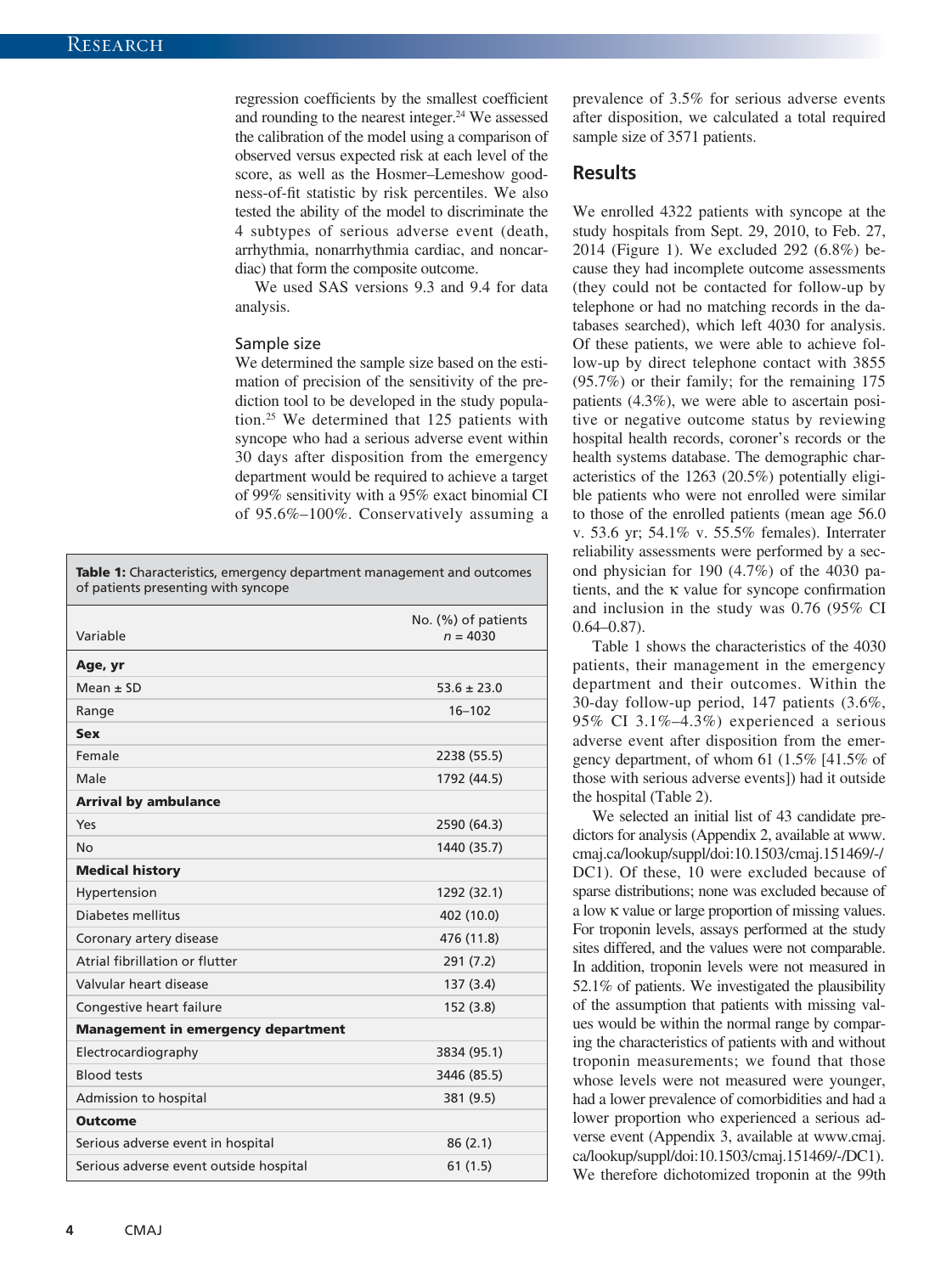percentile cut-off value for the normal population and assumed that all missing values were within the normal range. Bivariable tests of association were performed for the remaining 33 candidate predictors. A total of 8 predictors were not significant, and after categorization, 2 additional predictors (triage oxygen saturation and hemoglobin) had very low prevalence at abnormal cut-off values. We excluded these 10 predictors from further consideration. A final list of 23 candidate predictors was selected for multivariable modelling, and none was involved in near linear dependencies (Table 3).

After exclusion of the predictor troponin, the percentage of missing values for the remaining candidate predictors ranged from 0% to 23.8%. Data for 4 predictors were missing for more than 10% of patients: urea (23.8%), triage respiratory rate (20.2%), creatinine (18.1%) and hematocrit (16.4%). The predictor history of heart disease was missing for 6.3% of patients, and the ECG predictors were missing for 4.9% of patients. The remaining predictors were missing for less than 2% of patients. A total of 1887 participants (46.8%) had missing values for at least 1 of the 22 predictors, most of whom were in the group with no serious adverse event (Table 3). After multiple imputation, all 4030 participants were included in the analysis. The 12 continuous predictors were dichotomized; after stepwise backward elimination, the results were combined across the multiple imputation data sets to account for imputation uncertainty.

The final model included 9 predictors (Table 4). Three predictors were from clinical evaluation (predisposition to vasovagal syncope; history of heart disease; and any systolic pressure reading in the emergency department  $< 90$  or  $> 180$  mm Hg). Four predictors were from investigations (troponin level > 99th percentile for normal population; and 3 ECG predictors [abnormal QRS axis, prolonged

| Table 2: Serious adverse events among patients with syncope after disposition from emergency<br>department |                                            |                         |                              |
|------------------------------------------------------------------------------------------------------------|--------------------------------------------|-------------------------|------------------------------|
|                                                                                                            | Location of adverse event; no. of patients |                         |                              |
| Serious adverse event                                                                                      | Total<br>$n = 147$                         | In hospital<br>$n = 86$ | Outside hospital<br>$n = 61$ |
| <b>Death</b>                                                                                               | 21                                         | 8                       | 13                           |
| Known cause*                                                                                               | $\overline{7}$                             | 5                       | 2                            |
| Unknown cause                                                                                              | 14                                         | 3 <sup>†</sup>          | 11                           |
| Cardiac                                                                                                    | 98                                         | 65                      | 33                           |
| Arrhythmia                                                                                                 |                                            |                         |                              |
| Sinus node dysfunction                                                                                     | 18                                         | 10                      | 8                            |
| New or uncontrolled atrial fibrillation                                                                    | $\overline{7}$                             | $\Omega$                | $\overline{7}$               |
| High-grade atrioventricular block                                                                          | 9                                          | 6                       | 3                            |
| Ventricular arrhythmia                                                                                     | 15                                         | 11                      | 4                            |
| Supraventricular tachycardia                                                                               | $\overline{2}$                             | 1                       | 1                            |
| Pacemaker insertion                                                                                        | 24                                         | 21                      | 3                            |
| Other cardiac                                                                                              |                                            |                         |                              |
| Structural heart disease                                                                                   | 11                                         | 9                       | $\overline{2}$               |
| Myocardial infarction                                                                                      | 11                                         | 6                       | 5                            |
| Aortic dissection                                                                                          | $\mathbf{1}$                               | $\mathbf{1}$            | $\Omega$                     |
| <b>Noncardiac</b>                                                                                          | 35                                         | 18                      | 17                           |
| Pulmonary embolism                                                                                         | 8                                          | 6                       | $\overline{2}$               |
| Gastrointestinal bleeding                                                                                  | 10                                         | 6                       | 4                            |
| Other‡                                                                                                     | 17                                         | 6                       | 11                           |

\*Patients with a known cause of death had one of the cardiac or noncardiac serious adverse events and hence are not counted toward the total number of patients with serious outcomes.

†Multiple causes of death were reported in the medical records, with no clear indication of cause of death.

‡Includes conditions that require acute treatment or that cause a patient to return to hospital if discharged home, such as renal failure requiring dialysis, sepsis, anemia requiring transfusion, acute abdominal conditions (i.e., bowel obstruction, acute appendicitis, ectopic pregnancy, acute presentation of intra-abdominal or pelvic cancer, and cholangitis), lung pathology (i.e., severe pulmonary hypertension, pulmonary fibrosis, and large pleural effusion), acute intracranial pathology

(i.e., subarachnoid hemorrhage, posterior circulation stroke, brain tumour, brain metastasis, intracranial hemorrhage, subdural hematoma) and subclavian steal syndrome.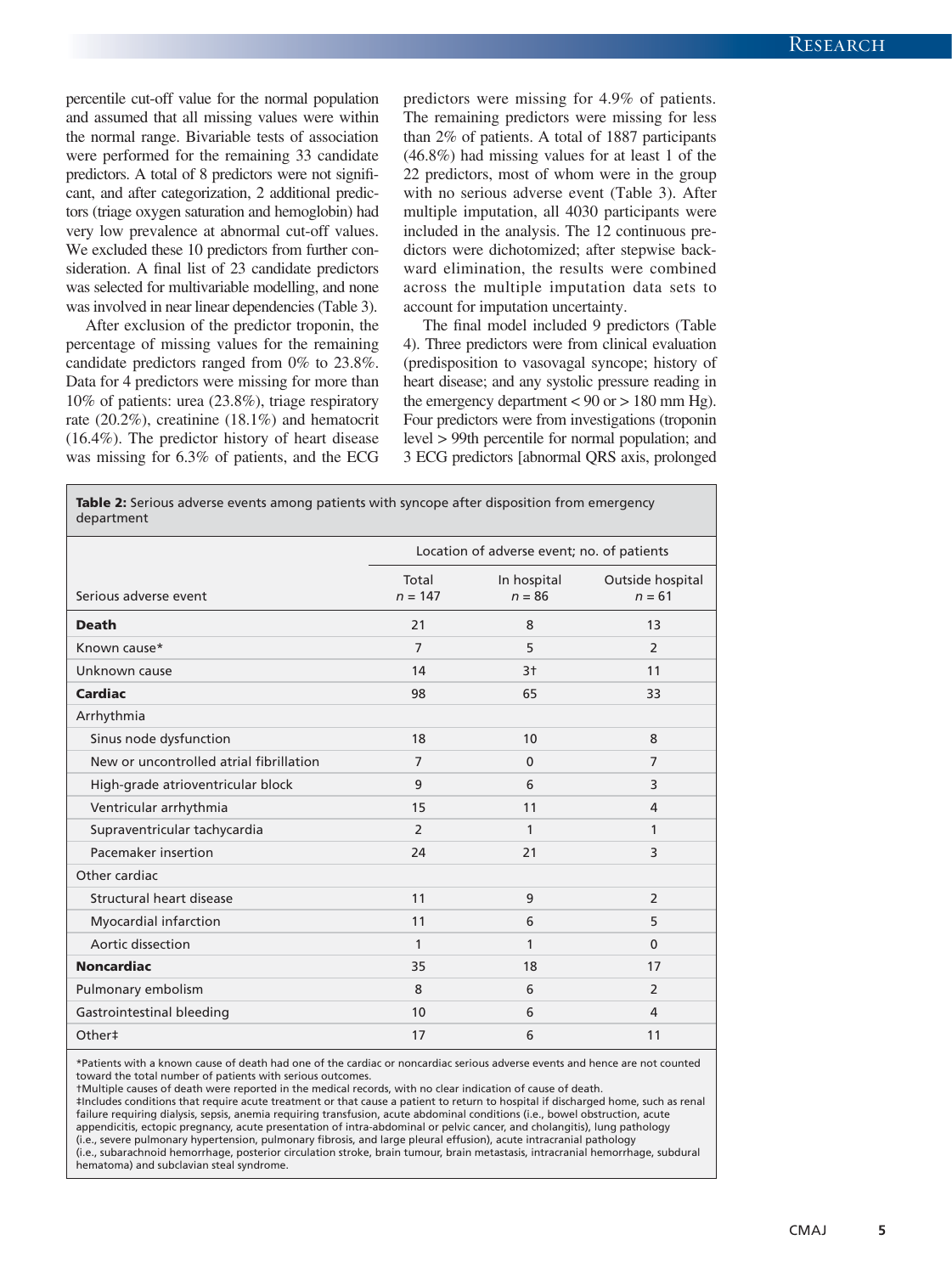Table 3: Association between predictors and occurrence of serious adverse events

|                                                            | Outcome; no. (%) or mean $\pm$ SD |                          |         |                          |
|------------------------------------------------------------|-----------------------------------|--------------------------|---------|--------------------------|
|                                                            | Serious adverse event             | No serious adverse event |         |                          |
| Predictor*                                                 | $n = 147$                         | $n = 3883$               | p value | κ valuet                 |
| <b>Demographic</b>                                         |                                   |                          |         |                          |
| Age, yr                                                    | $71.6 \pm 16.7$                   | $52.9 \pm 23.0$          | < 0.001 | $\overline{\phantom{0}}$ |
| Female sex                                                 | 63 (42.9)                         | 2175 (56.0)              | 0.002   |                          |
| <b>Medical history</b>                                     |                                   |                          |         |                          |
| Vascular disease‡ ( $n = 147$ ; 3876)                      | 16 (10.9)                         | 238(6.1)                 | 0.02    | 0.85                     |
| Heart disease§ ( $n = 138$ ; 3639)                         | 83 (60.1)                         | 748 (20.6)               | < 0.001 | 0.95                     |
| <b>Event details</b>                                       |                                   |                          |         |                          |
| Predisposition to vasovagal syncope¶ ( $n = 147$ ; 3820)   | 19 (12.9)                         | 1642 (43.0)              | < 0.001 | 0.48                     |
| Presence of prodrome** ( $n = 144$ ; 3817)                 | 82 (56.9)                         | 2903 (76.1)              | < 0.001 | 0.57                     |
| Vital sign in emergency department                         |                                   |                          |         |                          |
| Triage systolic BP ( $n = 142$ ; 3769)                     | $133.3 \pm 33.0$                  | $125.3 \pm 21.4$         | 0.005   | $\overline{\phantom{a}}$ |
| Highest systolic BP ( $n = 147$ ; 3853)                    | $149.1 \pm 29.5$                  | $137.1 \pm 22.1$         | < 0.001 | $\equiv$                 |
| Lowest diastolic BP ( $n = 146$ ; 3851)                    | $61.6 \pm 17.3$                   | $65.3 \pm 12.8$          | 0.01    | $\overline{\phantom{0}}$ |
| Highest diastolic BP ( $n = 147$ ; 3850)                   | $83.6 \pm 17.6$                   | $80.4 \pm 13.6$          | 0.03    |                          |
| Highest heart rate ( $n = 147$ ; 3851)                     | $87.2 \pm 19.7$                   | $84 \pm 16.6$            | 0.05    |                          |
| Triage respiratory rate ( $n = 119$ ; 3099)                | $18.0 \pm 3.8$                    | $17.2 \pm 2.6$           | 0.04    |                          |
| <b>Laboratory value</b>                                    |                                   |                          |         |                          |
| Elevated troponin (> 99th percentile of normal population) | 37 (25.2)                         | 132 (3.4)                | < 0.001 | $\overline{\phantom{0}}$ |
| Hematocrit (n = 145; 3225)                                 | $0.38 \pm 0.06$                   | $0.40 \pm 0.05$          | < 0.001 |                          |
| Serum urea, mmol/L ( $n = 134$ ; 2939)                     | $8.8 \pm 6.8$                     | $6.4 \pm 4.4$            | < 0.001 | $\overline{\phantom{0}}$ |
| Serum creatinine, $\mu$ mol/L ( $n = 145$ ; 3157)          | $109.5 \pm 68.2$                  | $88.4 \pm 66.0$          | < 0.001 | $\overline{\phantom{0}}$ |
| <b>ECG evidence</b> $(n = 143; 3691)$                      |                                   |                          |         |                          |
| Left bundle branch block                                   | 15(11.4)                          | 85(2.3)                  | < 0.001 | 0.88                     |
| Left ventricular hypertrophy                               | 13 (9.9)                          | 199(5.5)                 | 0.03    | 0.83                     |
| QRS duration, ms                                           | $111.1 \pm 31.7$                  | $93.0 \pm 17.6$          | < 0.001 | $\overline{\phantom{0}}$ |
| QRS axis, degrees                                          | $16.0 \pm 60.4$                   | $35.6 \pm 42.3$          | < 0.001 | $\overline{\phantom{0}}$ |
| Corrected QT interval, ms                                  | $463.6 \pm 43.3$                  | $431.7 \pm 30.7$         | < 0.001 |                          |
| <b>Diagnosis in emergency department</b>                   |                                   |                          |         |                          |
| Vasovagal syncope                                          | 19 (13.0)                         | 2165 (55.8)              | < 0.001 | 0.60                     |
| Cardiac syncope                                            | 51 (34.9)                         | 194(5.0)                 | < 0.001 | 0.60                     |
| <b>Categorization of continuous predictors</b>             |                                   |                          |         |                          |
| Age $> 75$ yr                                              | 72 (49.0)                         | 871 (22.4)               | < 0.001 |                          |
| Any systolic BP < 90 or > 180 mm Hgtt ( $n = 147$ ; 3871)  | 46 (31.3)                         | 446 (11.5)               | < 0.001 |                          |
| Lowest diastolic BP < 50 mm Hg                             | 30 (20.6)                         | 348 (9.0)                | < 0.001 |                          |
| Highest diastolic BP > 110 mm Hg                           | 12(8.2)                           | 90(2.3)                  | < 0.001 |                          |
| Highest heart rate > 110 beats/min                         | 18 (12.2)                         | 244(6.3)                 | 0.004   |                          |
| Triage respiratory rate > 20 breaths/min                   | 12(10.1)                          | 109(3.5)                 | < 0.001 |                          |
| Hematocrit $< 0.3$                                         | 13(9.0)                           | 113(3.5)                 | < 0.001 |                          |
| Urea $> 12$ mmol/L                                         | 21(15.7)                          | 164(5.6)                 | < 0.001 |                          |
| Creatinine > 150 µmol/L                                    | 17(11.7)                          | 170(5.4)                 | 0.001   | $\qquad \qquad -$        |
| QRS duration > 130 ms                                      | 42 (31.6)                         | 186(5.1)                 | < 0.001 |                          |
| Abnormal QRS axis (< -30° or > 110°)                       | 43 (32.3)                         | 307(8.3)                 | < 0.001 |                          |
| Corrected QT interval > 480 ms                             | 51 (38.4)                         | 236(6.4)                 | < 0.001 |                          |
|                                                            |                                   |                          |         |                          |

Note: BP = blood pressure, ECG = electrocardiogram, SAE = serious adverse event.

\*Numbers within brackets indicate the number of patients in each group for whom data were available for the variable. Where numbers are not reported, the data were available for all of the patients.

†Interobserver assessments were conducted for data from 190 (4.7%) of the 4030 patients.

‡Includes transient ischemic attack, cerebrovascular accident and peripheral vascular disease.

§Includes coronary or valvular heart disease, cardiomyopathy, congestive heart failure and non-sinus rhythm (ECG evidence during index visit or documented history of ventricular or atrial arrhythmias, or device implantation).

¶Triggered by being in a warm crowded place, prolonged standing, fear, emotion or pain.

\*\*Dizziness, light-headedness, vision changes, nausea or vomiting.

††Includes BP values from triage until disposition from emergency department.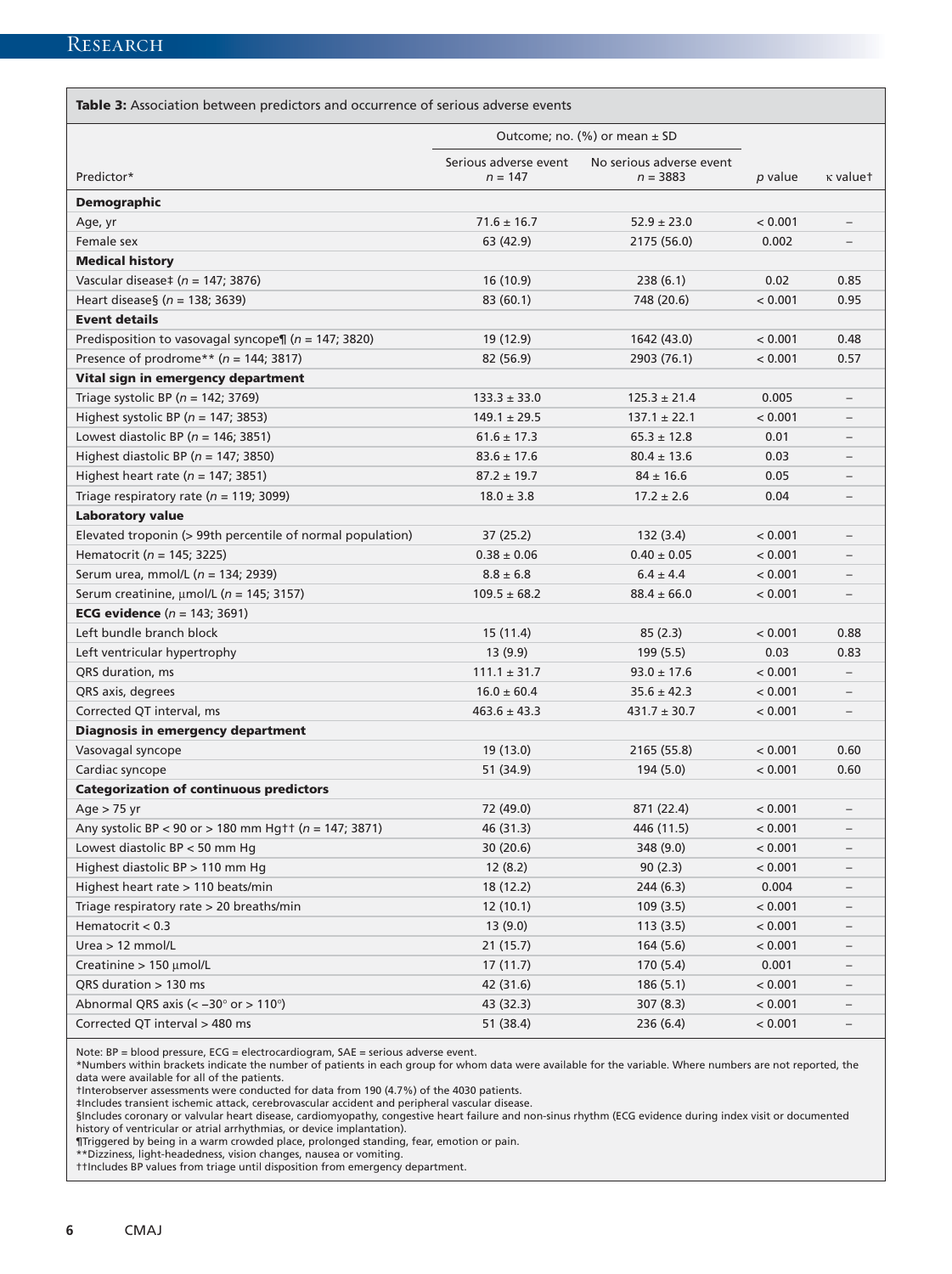QRS interval and prolonged corrected QT interval]). The final 2 predictors were related to emergency department diagnosis (vasovagal or cardiac syncope). The apparent C statistic for the model was 0.88 (95% CI 0.85–0.90); after accounting for optimism of 0.015, the optimism-corrected C statistic was 0.87 (95% CI 0.84–0.89). The model shrinkage factor was calculated as 0.91 using the bootstrap internal validation, which indicated that about 9% of the apparent model performance can be attributed to statistical overfitting.

After multiplying the regression coefficients by the shrinkage factor, we created the Canadian Syncope Risk Score (Figure 2). The scores range from −3 to 11, with a shrinkage-adjusted expected risk ranging from 0.4% to 83.6%, respectively. We found that the model was well calibrated, with close agreement between the observed and expected probabilities of a serious adverse event at various score levels (Figure 3). In addition, the Hosmer–Lemeshow goodness-offit statistic was not significant ( $\chi^2 = 13.1$ , 7 degrees of freedom,  $p = 0.11$ ), which confirmed the adequacy of calibration.

The distribution of patients with each score and the diagnostic characteristics at specific thresholds are presented in Appendix 4 (available at [www.](http://www.cmaj.ca/lookup/suppl/doi:10.1503/cmaj.151469/-/DC1) [cmaj.ca/lookup/suppl/doi:10.1503/cmaj.151469/-/](http://www.cmaj.ca/lookup/suppl/doi:10.1503/cmaj.151469/-/DC1) [DC1](http://www.cmaj.ca/lookup/suppl/doi:10.1503/cmaj.151469/-/DC1)). The sensitivity was 99.2% (95% CI 95.9%– 100%) for a threshold score of −2 or higher and 97.7% (95% CI 93.5%–99.5%) for a threshold score of −1 or higher. Because of small numbers of patients with higher scores, both for calibration and for reporting distribution of patients with each score, we collapsed scores of 6 or higher. When we examined the frequency of predictor selections in the backward elimination across the bootstrap samples, we found that the components of the score were the top 9 predictors selected in the 500 replications (Appendix 5, available at [www.cmaj.](http://www.cmaj.ca/lookup/suppl/doi:10.1503/cmaj.151469/-/DC1) [ca/lookup/suppl/doi:10.1503/cmaj.151469/-/DC1\)](http://www.cmaj.ca/lookup/suppl/doi:10.1503/cmaj.151469/-/DC1). We found that the model performed very well in its ability to discriminate between the 4 subtypes of serious adverse event (death, arrhythmia, nonarrhythmic cardiac and noncardiac) as shown in Appendix 6 (available at [www.cmaj.ca/lookup/](http://www.cmaj.ca/lookup/suppl/doi:10.1503/cmaj.151469/-/DC1) [suppl/doi:10.1503/cmaj.151469/-/DC1.](http://www.cmaj.ca/lookup/suppl/doi:10.1503/cmaj.151469/-/DC1)

#### **Interpretation**

Using data from our prospective multicentre study, we developed the Canadian Syncope Risk Score as a clinical decision tool to identify adult patients at risk of serious adverse events not evident during the initial evaluation of syncope in the emergency department. An important number of patients with syncope had serious adverse events, including death, within 30 days after disposition from the emergency department, with a substantial proportion of events occurring outside the hospital. A score of −2 or lower confers a very low risk (< 1%), scores of −1 to 3 confer a low to medium risk (1%–8%), and scores of 4 or more confer a high or very high risk  $(> 12\%)$ . This

| <b>Table 4:</b> Multivariable logistic regression model used to derive the Canadian Syncope Risk Score                                                                                                                                                                |                      |         |                         |
|-----------------------------------------------------------------------------------------------------------------------------------------------------------------------------------------------------------------------------------------------------------------------|----------------------|---------|-------------------------|
| Variable                                                                                                                                                                                                                                                              | $\beta$ coefficient* | p value | Odds ratio*<br>(95% CI) |
| Predisposition to vasovagal syncopet                                                                                                                                                                                                                                  | $-0.56$              | 0.03    | $0.57(0.33 - 0.98)$     |
| History of heart disease‡                                                                                                                                                                                                                                             | 0.52                 | 0.007   | $1.69(1.13 - 2.53)$     |
| Any systolic BP reading $<$ 90 or $>$ 180 mm Hg in emergency departments                                                                                                                                                                                              | 0.76                 | < 0.001 | $2.14(1.43 - 3.21)$     |
| Elevated troponin (> 99th percentile of normal population)                                                                                                                                                                                                            | 1.15                 | < 0.001 | $3.19(1.98 - 5.12)$     |
| Abnormal QRS axis ( $\lt$ -30 $\degree$ or $> 110\degree$ )                                                                                                                                                                                                           | 0.48                 | 0.03    | $1.62(1.01 - 2.62)$     |
| QRS duration $> 130$ ms                                                                                                                                                                                                                                               | 0.64                 | 0.01    | $1.89(1.11 - 3.24)$     |
| Corrected QT interval > 480 ms                                                                                                                                                                                                                                        | 0.90                 | < 0.001 | $2.45(1.54 - 3.92)$     |
| Emergency department diagnosis of vasovagal syncope                                                                                                                                                                                                                   | $-0.98$              | < 0.001 | $0.38(0.22 - 0.66)$     |
| Emergency department diagnosis of cardiac syncope                                                                                                                                                                                                                     | 1.09                 | < 0.001 | $2.96(1.93 - 4.54)$     |
| Intercept                                                                                                                                                                                                                                                             | $-3.86$              | < 0.001 |                         |
| Hosmer–Lemeshow goodness-of-fit $\chi^2$ = 13.1, 7 degrees of freedom, $p = 0.1$ .<br>Area under receiver operating characteristic curve (C statistic) = $0.88$ (95% CI 0.85–0.90).<br>Optimism 0.015.<br>Optimism-corrected C statistic = $0.87$ (95% CI 0.84-0.89). |                      |         |                         |

Note: BP = blood pressure, CI = confidence interval. \*Shrinkage-corrected regression coefficients and odds ratios.

†Triggered by being in a warm crowded place, prolonged standing, fear, emotion or pain.

‡Includes coronary or valvular heart disease, cardiomyopathy, congestive heart failure and non-sinus rhythm (ECG evidence during index visit or documented history of ventricular or atrial arrhythmias, or device implantation).

§Includes BP readings from triage until disposition from emergency department.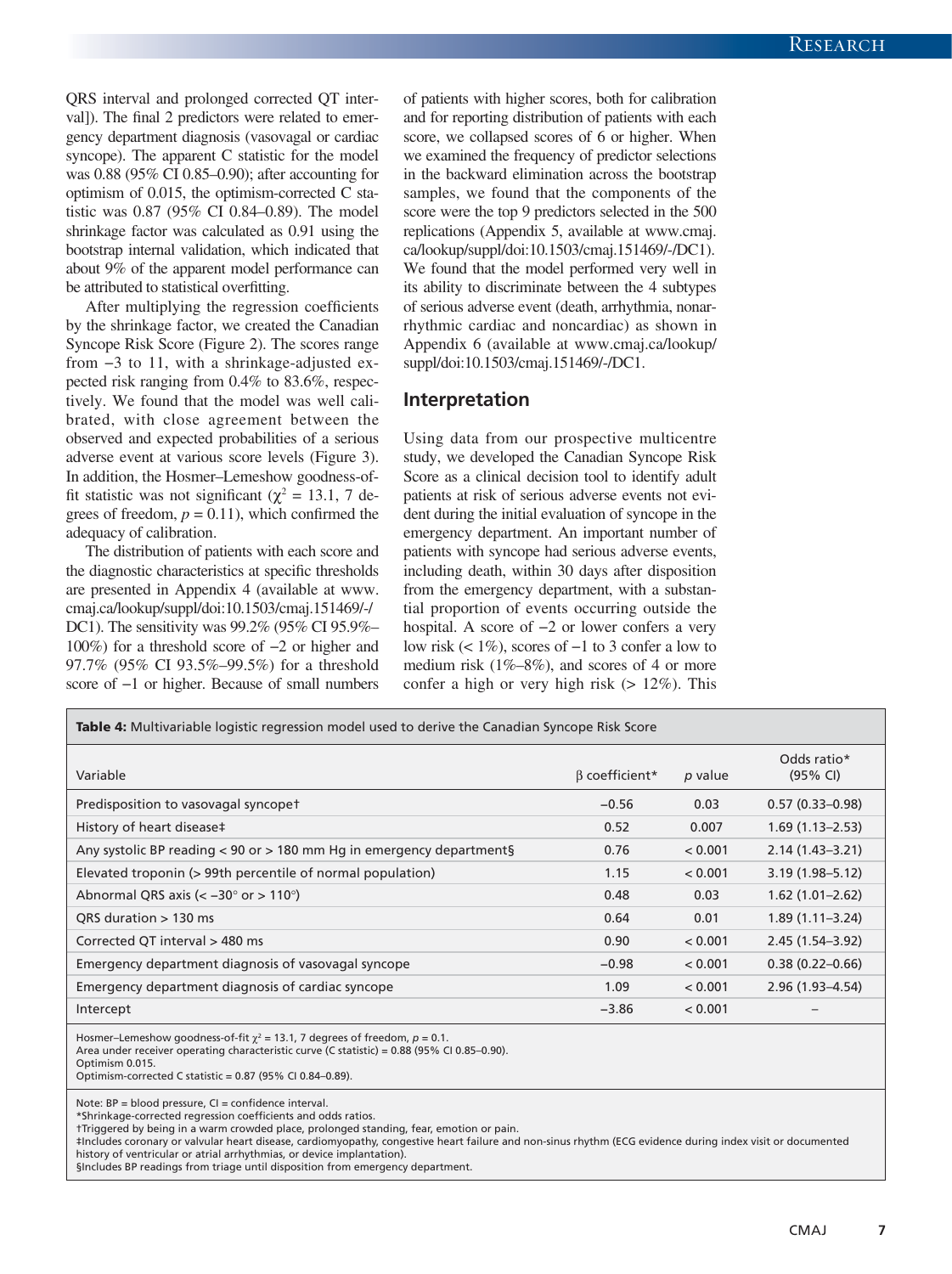| <b>Category</b>                                                     | <b>Points</b>  |
|---------------------------------------------------------------------|----------------|
| <b>Clinical evaluation</b>                                          |                |
| Predisposition to vasovagal symptoms*                               | $-1$           |
| History of heart diseaset                                           | 1              |
| Any systolic pressure reading < 90 or > 180 mm Hg‡                  | $\mathcal{P}$  |
| <b>Investigations</b>                                               |                |
| Elevated troponin level (> 99th percentile<br>of normal population) | $\mathcal{P}$  |
| Abnormal QRS axis ( $\lt$ -30 $\degree$ or $>$ 100 $\degree$ )      | 1              |
| QRS duration $> 130$ ms                                             | 1              |
| Corrected QT interval > 480 ms                                      | $\mathfrak{p}$ |
| Diagnosis in emergency department                                   |                |
| Vasovagal syncope                                                   | $-2$           |
| Cardiac syncope                                                     | $\mathcal{P}$  |
| Total score (-3 to 11)                                              |                |

| <b>Total</b><br>score | <b>Estimated risk of serious</b><br>adverse event, § % | <b>Risk</b><br>category |
|-----------------------|--------------------------------------------------------|-------------------------|
| $-3$                  | 0.4                                                    | Very Low                |
| $-2$                  | 0.7                                                    | Very Low                |
| $-1$                  | 1.2                                                    | Low                     |
| $\mathbf 0$           | 1.9                                                    | Low                     |
| 1                     | 3.1                                                    | Medium                  |
| $\overline{2}$        | 5.1                                                    | Medium                  |
| 3                     | 8.1                                                    | Medium                  |
| $\overline{4}$        | 12.9                                                   | High                    |
| 5                     | 19.7                                                   | High                    |
| 6                     | 28.9                                                   | <b>Very High</b>        |
| $\overline{7}$        | 40.3                                                   | <b>Very High</b>        |
| 8                     | 52.8                                                   | <b>Very High</b>        |
| 9                     | 65.0                                                   | <b>Very High</b>        |
| 10                    | 75.5                                                   | <b>Very High</b>        |
| 11                    | 83.6                                                   | <b>Very High</b>        |

**Figure 2: Canadian Syncope Risk Score to identify patients with syncope at risk of serious adverse events within 30 days after disposition from the emergency department. \*Triggered by being in a warm crowded place, prolonged standing, fear, emotion or pain. †Includes coronary or valvular heart disease, cardiomyopathy, congestive heart failure and non-sinus rhythm (electrocardiogram evidence during index visit or documented history of ventricular or atrial arrhythmias, or device implantation). ‡Includes blood pressure values from triage until disposition from the emergency department. §Shrinkage-adjusted expected risk.**

scoring system will allow physicians to identify patients with syncope at higher risk of serious outcomes, and after its validation, the tool will aid in the identification and quick disposition of lowerrisk patients from the emergency department.

Five prospective syncope studies attempted to develop tools for identification of short-term risk of serious adverse events.8,9,13,14,26 The San Francisco Syncope Rule was developed to predict such outcomes within 7 days.13 It performed poorly on external validation at various study sites, which made it unacceptable for adoption into practice.7,12,27 The Risk Stratification of Syncope in the Emergency Department (ROSE) rule was developed to predict serious adverse events within 1 month.<sup>9</sup> The rule performed suboptimally when validated and requires B-type natriuretic peptide testing, which is not easily available in many emergency departments. The Short-Term Prognosis in Syncope (STePS) Study identified risk factors for death and therapeutic interventions within 10 days.14 The STePS predictors "concomitant trauma" and "male sex" make it impractical to use. The Boston Syncope Criteria comprise a long list of 25 plausible predictors for 30-day serious adverse events without mathematical modelling.<sup>8</sup> Kayayurt and colleagues<sup>26</sup> published the Anatolian Syncope Rule, but it was developed from a small sample of 231 Turkish patients with 39 serious adverse events. Three of the studies<sup>13,14,26</sup> included readmission to hospital without identification of serious underlying conditions as an outcome. All of the studies except  $2^{14,26}$  included cortical stroke as an outcome and patients with obvious serious adverse events identified in the emergency department for derivation of the prediction tool. Because cortical strokes are not related to global hypoperfusion, the European Society of Cardiology recommended that they not be included as a serious adverse event.<sup>4</sup> Inclusion of patients with serious adverse events identified in the emergency department introduces bias in the tool (e.g., low hematocrit is identified as a risk factor if patients with obvious gastrointestinal bleeding in the emergency department were included, but it is no longer significant after exclusion of these patients). $9,13,28$ 

In our study, we found predisposition to vasovagal syncope to be negatively associated with serious adverse events. The Evaluation of Guidelines in Syncope Study (EGSYS) score, developed to identify patients with cardiac syncope, reported a similar finding.29 Similar to our study, a retrospective study to develop a score to predict 30-day serious adverse events among older ( $\geq 60$  yr) patients with syncope found abnormal troponin (> 99th percentile of normal population) an independent risk factor.28 Several previous prospective studies have reported heart disease and abnormal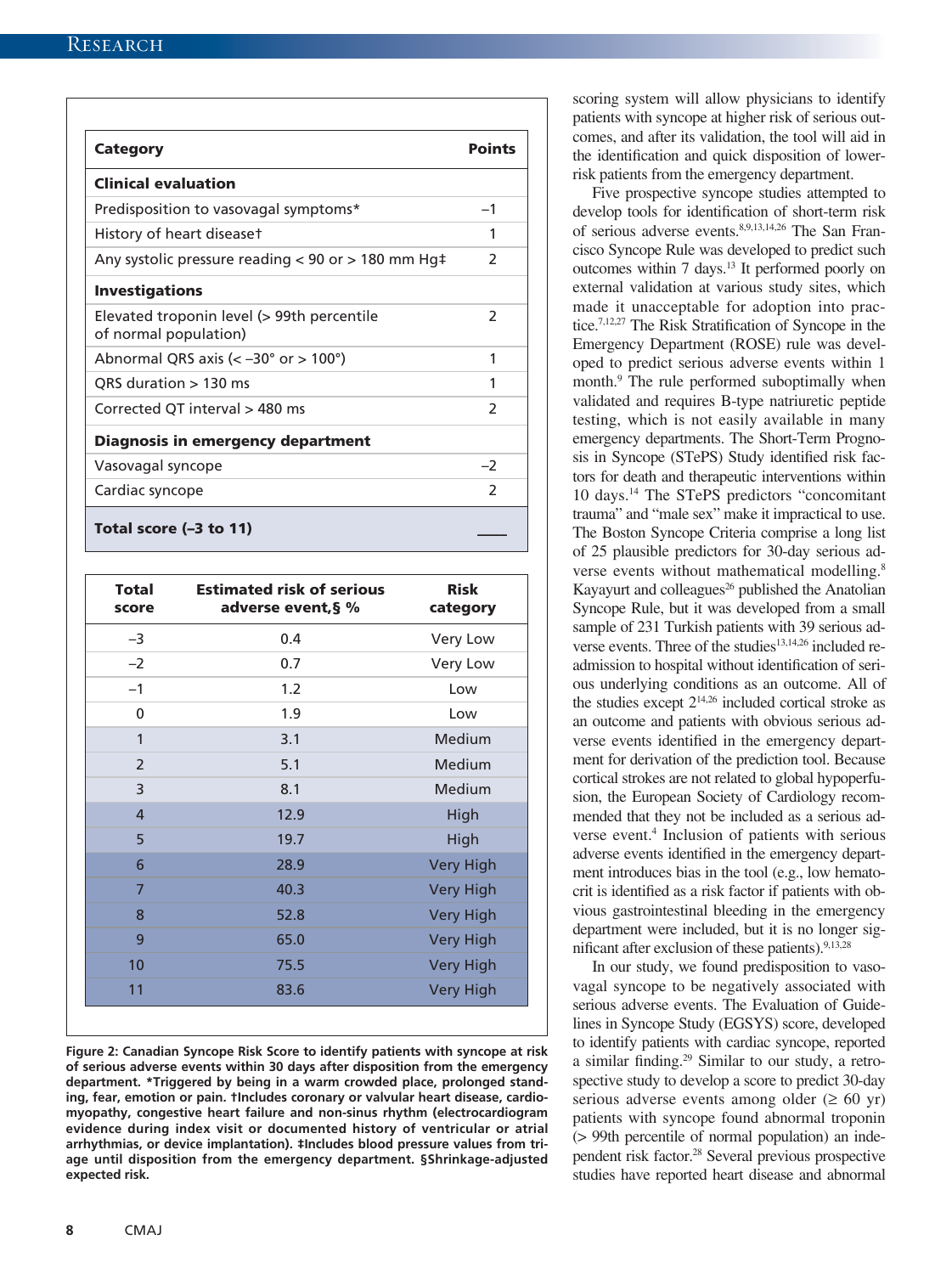ECG findings as independent risk factors for serious outcomes among patients with syncope.<sup>13,14,29</sup> Our final model includes 2 predictors related to the final emergency department diagnosis: vasovagal and cardiac syncope. Although subjective, these predictors had good interobserver agreement and were robust, as evidenced by the odds ratio estimates. In addition, both predictors were selected 100% of the time during the bootstrap internal validation. Use of physicians' diagnostic impression has been previously incorporated into successful models for venous thromboembolism detection.30

#### **Strengths and limitations**

Our study is the largest prospective syncope study to date, with 4030 enrolled patients, including a large number who had serious outcomes after disposition from the emergency department. Previously published syncope tools were developed with fewer than 700 patients. We conducted our study as per methodologic standards for clinical decision tool studies, $31$  and our report meets all of the criteria listed in the Transparent Reporting of a Multivariable Prediction Model for Individual Prognosis or Diagnosis (TRIPOD) statement.<sup>32</sup> We designed our study by avoiding the limitations identified in previous ones, for example by developing a tool for syncope-specific serious outcomes and for serious outcomes after disposition from the emergency department. Different definitions of "abnormal ECG" were used in the previous studies, and none were based on evidence. In our study, we collected ECG predictor variables separately rather than using an a priori definition of "abnormal ECG." We used robust statistical techniques to develop the score, including safeguards to prevent overfitting and overestimation of the model's performance. Our score includes relatively simple and well-defined predictors based on clinical evaluation, ECG findings and readily available blood test results that can be easily incorporated into practice.

Our study has limitations. About one-fifth of eligible patients were not enrolled because the emergency physicians were too busy to complete the study forms. However, this is an overestimation because doubtful cases were assigned as eligible non-enrolled patients. We are not aware of systematic reasons for nonrecruitment.

Although it is difficult to establish a clear link between the adverse event and the index syncope, 2 international panels of syncope researchers have recommended that serious conditions occurring in patients with syncope after disposition from the emergency department be reported as outcomes in emergency department risk-stratification studies.<sup>15,20</sup>

For patients without troponin measurements, we assumed the levels to be normal because the patients were younger with few comorbidities. On the basis of clinical judgment, we believe that troponin does not necessarily need to be measured in all patients with syncope.

Most of the patients with missing predictors were in the group with no serious adverse events. Apart from the troponin predictor, history of heart disease was missing for 6.3% of patients, and the rest were missing for less than 2% of patients. We imputed these missing predictors using multiple imputation. In addition, given the large number of patients with no serious adverse event, we believe the effect of these missing predictors would have been minimal to change the results of our study.

A small proportion of patients were lost to follow-up and not included in our analysis. It is unlikely that many of these patients would have had a serious outcome, and their exclusion is unlikely to have biased our results.

#### **Conclusion**

About 1 in 20 patients with syncope experienced severe adverse events, including death, after initial evaluation in the emergency department. Using data from the clinical evaluation, ECG findings and readily available blood test results, and robust methodology, we developed the Canadian Syncope Risk Score to predict which patients will have severe adverse events after disposition from the emergency department. Once validated, the tool will aid in the identification and quick



**Figure 3: Observed and expected probability of serious adverse events among patients with syncope within 30 days after disposition from the emergency department, by risk score determined using the Canadian Syncope Risk Score model. Error bars = 95% confidence intervals for the observed probabilities. Scores of 6 or higher were combined owing to low frequencies.**